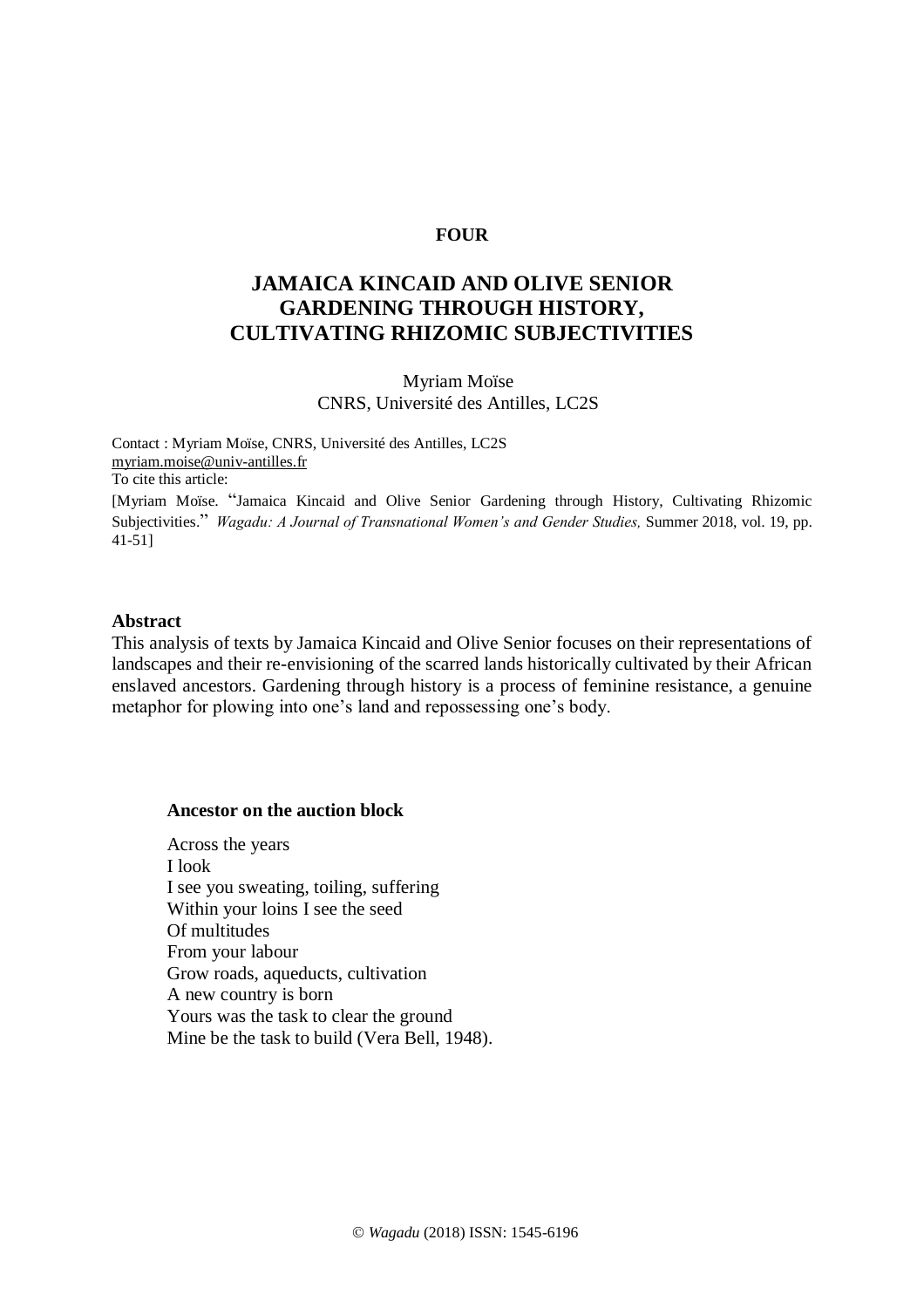Jamaican poet Vera Bell draws a link between the scarred lands historically cultivated by her enslaved ancestors and the writer's task to re-explore this land in order to rebuild and create new spaces. Part of the African diasporic woman writer's task thus consists in reexploring and re-envisioning the land in order to achieve self-recreation. The imagery of gardening through history is used as a process of feminine resistance and a genuine metaphor for plowing the earth, repossessing one's land and reclaiming one's right to self-definition. Traditionally, the land is linked to femininity and in this respect, Ben Heller's questions in "Landscape, Femininity and Caribbean Discourse" are highly significant: "How does one write from the Caribbean as a woman, when Caribbean landscape and culture are themselves metaphorized as feminine? Will a woman writer be better able to 'savor the meaning' of her land because, on a metaphorical level at least, she is that land?" (p. 3). What this paper proposes to demonstrate is that Kincaid and Senior develop an umbilical relationship with their land, which is omnipresent in their work, and how the reconstruction of their diasporic female subjectivities may depend on gardening and digging into this land. The following analysis is centred on Jamaica Kincaid's non-fiction book *My Garden (Book):* and Olive Senior's poetry book *Gardening in the Tropics*, so as to explore the two authors' representations of the garden and their experience of Edouard Glissant's model of "complicity of relation" to the land (1997, p. 147), "a model that is flexible enough to bring together places linked by history and geography" (Deloughrey, p. xi).

Beyond its universality and the numerous thematic perspectives it offers, the garden imagery appears to encompass a deeper meaning in the works of Kincaid and Senior. The archetypal garden is undoubtedly the Garden of Eden, but mythical gardens include the Garden of Eros and Psyche and the Garden of the Hesperides in Greek mythology, or the biblical Gethsemane Garden, among many others. The garden offers several levels of interpretation: it is considered on the one hand as a cultural, spiritual and peaceful space where humans can achieve harmony and self-fulfilment, but it is also a space of temptation, boredom, and rebellion, and a place where good and evil, feminine and masculine, nature and culture interact and overlap. The garden is also linked to a sexual dimension; for instance, Haitian writer René Depestre celebrates the garden-woman in his *Alleluia pour une femme-jardin*, thus intrinsically linking the garden to the feminine space. This connection between woman and garden is reminiscent of the numerous representations of human beings transformed into plants in classical mythology; the garden can become a space of recreation, transmutation and crosspollination. The idea of cross-pollination is essential, as the pollen is transferred from one flower to another, just as cultures meet to create new cultures. It is this process of crossfertilization in space that Kincaid and Senior appear to associate with the production of discourse.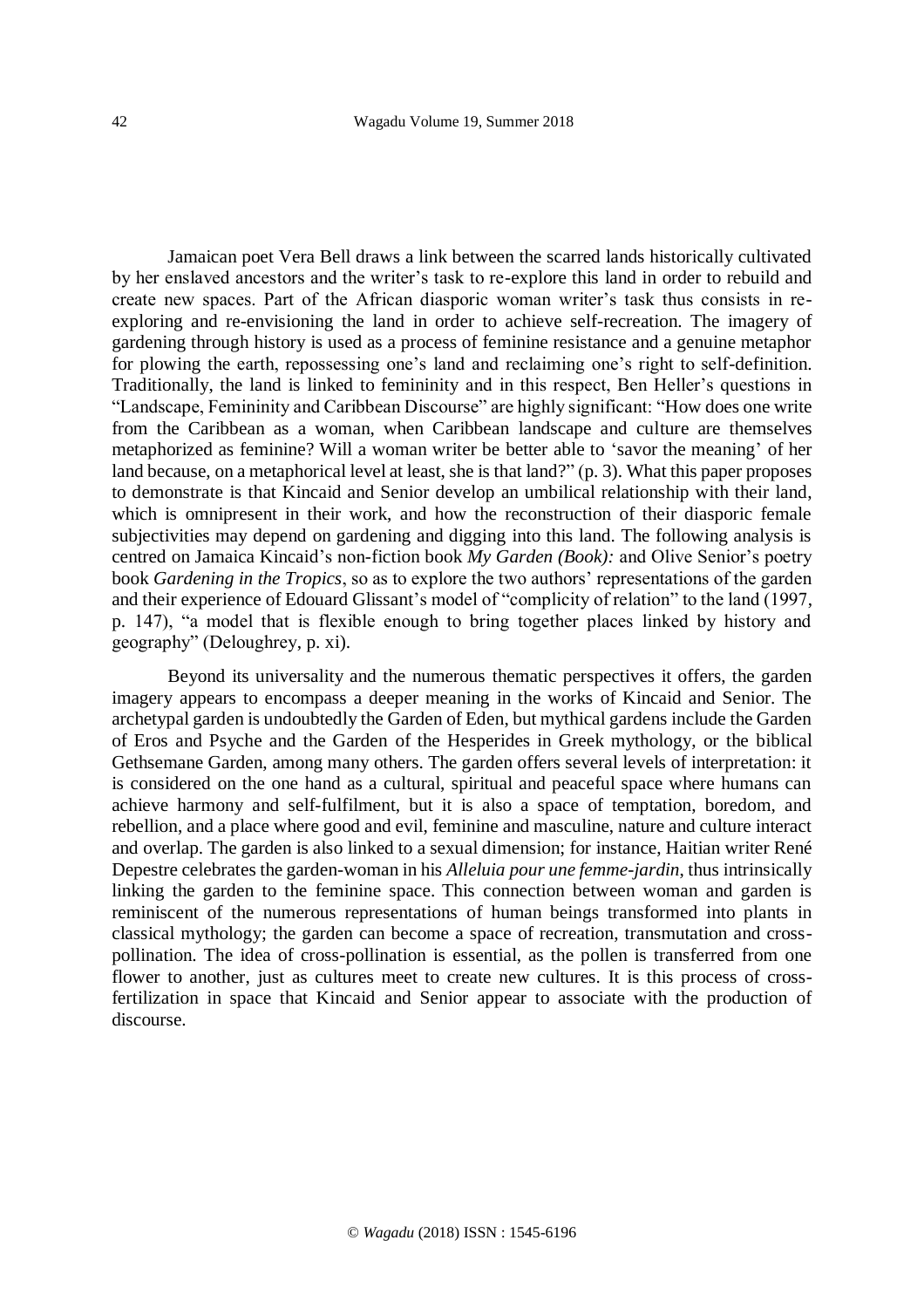Gardening through history is a genuine process of cultural transplantation, one that is reminiscent of Deleuze and Guattari's theory of the "rhizome" (1980) and Glissant's creolisation (1990), in which the root is not conceived in terms of singularity anymore, but in terms of plurality and multirootedness. Deleuze and Guattari describe the rhizome as an "antigenealogy," and as an alternative to the single root that implied fixity and 'pure' origins. The rhizome is indeed "a means of propagation which operates underground, without hierarchies, connecting multiple points, places and identities" (p. 21). Through Edouard Glissant's poetics of 'Creolisation,' Caribbean identities themselves are specifically depicted as fluid and multi-rooted; "the concept of the rhizome maintains the idea of rootedness but challenges that of a totalitarian root" (1997, p. 11). For their rhizomic identities to flourish, Olive Senior and Jamaica Kincaid need to relocate the site of the historical and transform gardening into an intimate activity through which digging into the earth becomes a way of investigating one's past and redefining oneself. Senior's poem "The Knot Garden" foresees environmental fertilization within a mixture of various species: "Gardening in the Tropics, / you'll find things that don't / belong together often intertwine / all mixed up in this amazing fecundity" (Senior, 1994, p. 88). Kincaid particularly embraces the concept of the rhizome when she describes the gardener figure as an unstable being: "that gardener, any gardener, is not a stable being; that gardener, any gardener, is not a model of consistency" (Kincaid, 2001, p. 224).

To Jamaica Kincaid, the garden is the wider garden of the earth; her conception of a borderless and fluid garden space innovatively turns into a space of memory. At the beginning of *My Garden (Book):*, when the female narrator does not manage to grow flowers from seeds because of an unprepared soil, she underlines the necessity to plow the land, and sees gardening as "an exercise in memory, a way of getting to a past that is [her] own" (Kincaid, 2001, p. 8). Kincaid's unexpected garden metaphors have not always been sufficiently taken at face value by critics.

In the penultimate section entitled "The garden I have in mind," the narrator states:

I first came to the garden with practicality in mind, a real beginning that would lead to a real end: where to get this, how to grow that … but in the end, I came to know how to grow the things I like to grow, looking – at other people's gardens. I imagine they acquired knowledge of such things in much the same way – looking and looking at somebody else's garden.

But we who covet our neighbor's garden must finally return to our own, with all its ups and downs, its disappointments, its rewards (pp. 219-220).

This passage illustrates Kincaid's need to develop a representation of a garden beyond normative limits, hence beyond linear definitions. Seeing space and representing one's own space participate in constructing one's identity beyond borders. Looking at one's neighbour's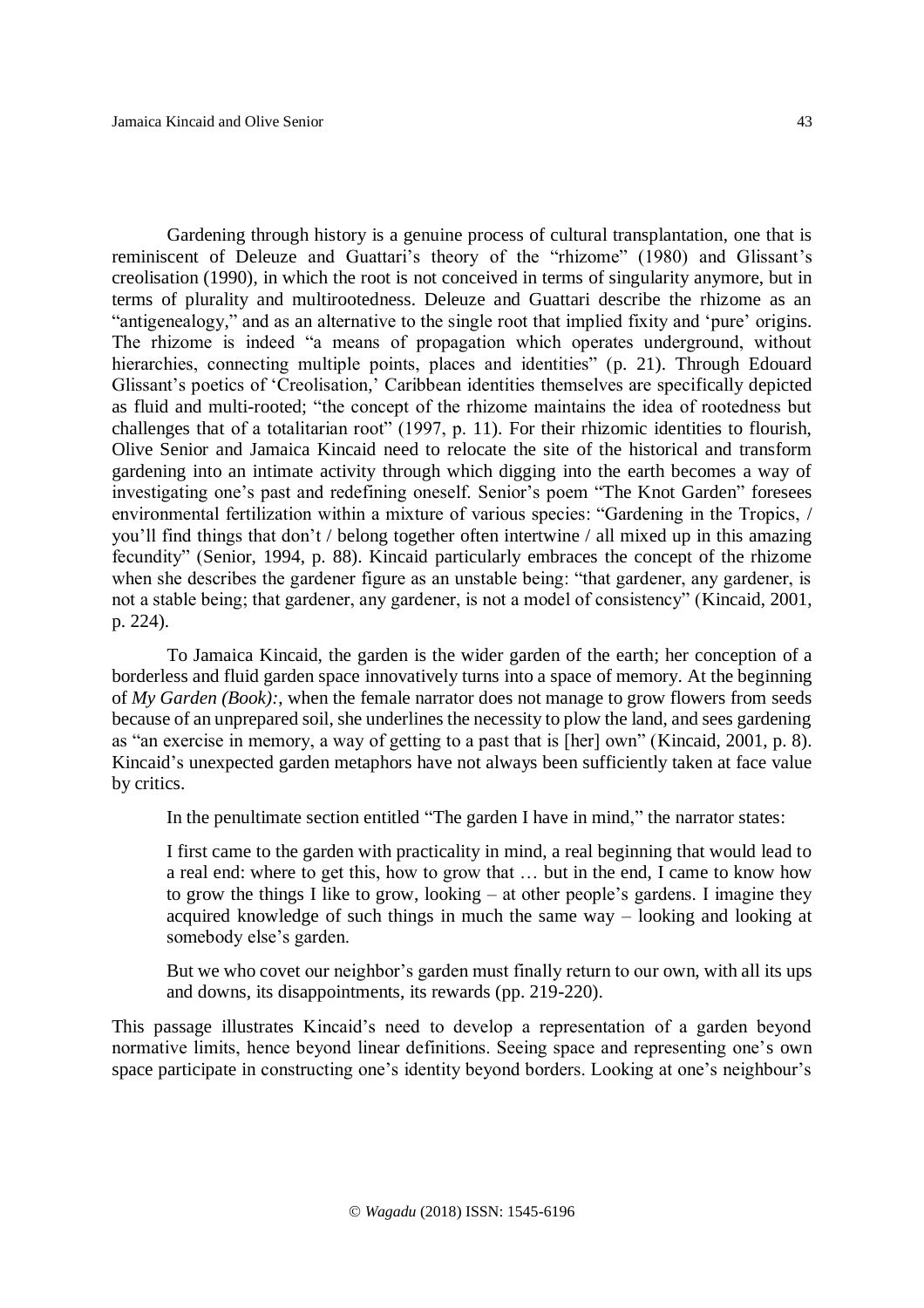garden is depicted as a necessary initial activity in order to transcend one's individual borders, but one cannot content oneself with imitation, as one must always return to one's own original garden space. The gardener is therefore depicted as an individual in need of self-construction and self-discovery within the very space of the garden. While the importance of history is underlined throughout the text, disappointments and rewards, ups and downs, must still be embraced in order to grasp a genuine sense of the very garden; it is a liminal garden which is described by Kincaid, one which allows individuals to teeter between spaces and recreate themselves while gardening through history. In this sense, compared to the environment depicted in Kincaid's well-known essay *A Small Place*, the space of the garden in *My Garden (Book)*: appears much broader and expandable. The garden that the narrator has in mind is an imaginary garden, a limitless space which is not static. In fact, the narrator questions the gardeners' wish to remain within "the borders they cultivate, the space in the garden they occupy" (p. 217). This phrase works as a leitmotiv in the text; the narrator repeats it so as to emphasize the necessity to transcend borders and shun limited spaces. The garden is described as a limitless geocultural place, and a space of memory which influences identity construction: "Memory is a gardener's real palette; memory as it summons up the past, memory as it shapes the present, memory as it dictates the future" (pp. 218-19). Kincaid's garden is at the crossroads of time and histories; in her garden essay, the narrator's personal history mingles with collective History. The recurrent allusions or comparisons inserted between brackets throughout the essay allow the reader to get an insight into the configurations between the space of the garden and the female emotional space, whether it is frustration, envy or something else.

In *My Garden Book:*, the imagery of the plant embodies the complex identity construction for African diasporic women, and the mother figure, a noted Kincaidian obsession, has a strong, if subtle, presence throughout:

We come to it with a blindness, plus a jumble of feelings that mere language (as far as I can see) seems inadequate to express, to define an attachment that is so ordinary: a plant loved especially for something endemic to it: (it cannot help its situation: it loves the wet, it loves the dry, it reminds the person seeing it of a wave or a waterfall or some event that contains so personal an experience as when my mother would not allow me to do something I particularly wanted to do and in my misery I noticed that the frangipani tree was in bloom). (p. 220)

In this passage the blooming vegetation comes in contrast with a restricted female nature and a disciplined female body through the constant motherly presence, even though it appears between brackets, in ways reminiscent of Kincaid's short story "Girl" in *At the Bottom of the River.* The sacred and healing symbolism of the blooming frangipani tree cannot be fully perceived by the narrator, whose senses appear to be restrained by the spiritual presence of her mother. Contrasting with the female body, plants are allowed to exist in contradiction, having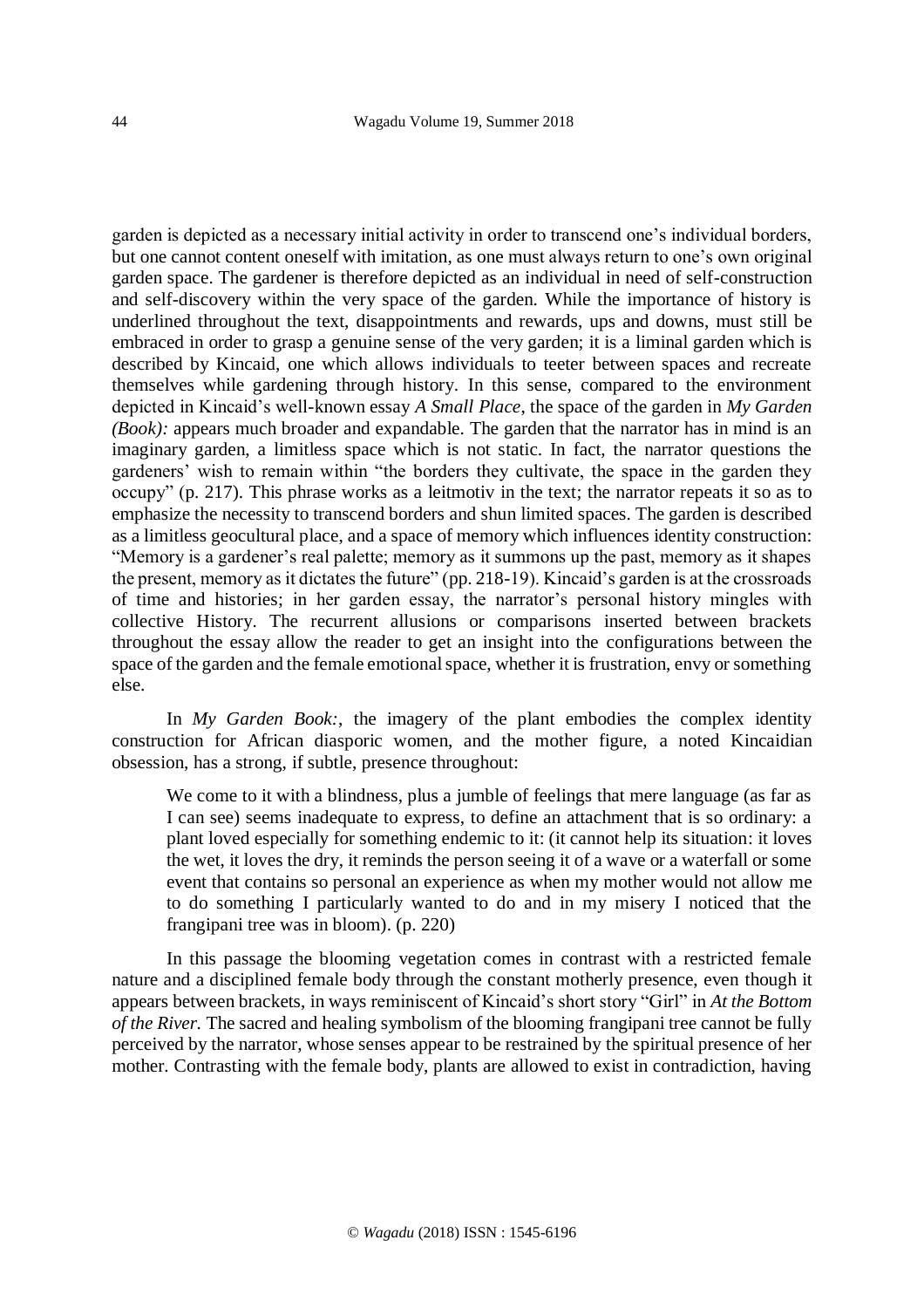their needs and desires respected, whether it is through fluidity or drought; they bloom beyond restriction. However, sound and vision appear as altered, and the narrator concludes that language cannot capture the emotion inspired by the garden, as though imagining new textual and cultural geographies would require a special language. As Gwendolyn Henderson puts it in her 1989 essay "Speaking in Tongues: Dialogics, Dialectics, and the Black Woman Writer's Literary Tradition," diasporic women writers may well have to develop a specific tongue which "transforms soundlessness into utterance, unity into diversity, formlessness into form, chaos into art, silence into tongues, glossolalia into heteroglossia" (p. 36). Jamaica Kincaid truly entices the reader to a discursive voyage through her own garden but it remains an unsatisfactory garden, as she concludes that "a garden, no matter how good it is, must never completely satisfy. The world as we know it, after all, began in a very good garden, a completely satisfying garden – Paradise – but after a while the owner and the occupants wanted more" (Kincaid, 2001, p. 220).

Kincaid's denunciation of the shortcomings of human beings finds strong echoes in Senior's iconic poem "Meditation on Yellow," in which the poetic voice cannot bear the greed of colonizers and eventually gives up the land and entire nature: "I give you the gold/ I give you the land/ I give you the breeze/ I give you the beaches/ I give you the yellow sand… I can't give anymore" (Senior, 1994, p. 15-16). While Senior's poetic voice is highly critical of the hegemonic figure of the colonizer as dispossessing Jamaican natives and original gardeners, Kincaid's *My Garden Book:* depicts a gardener who embraces multiple identities. In her section entitled "The Garden in Eden" (Kincaid, 2001, p. 221), the gardener is a female God-like figure imposing the specific "layout" of a garden which is not satisfactory to its occupants, Adam and Eve. Kincaid uses the original garden to illustrate the necessity to position oneself in space and further rejects stable spaces. Both gardener and occupants are therefore described as unstable human beings as "any gardener is not a model of consistency" (p. 224). To Kincaid, it seems that claiming the right to garden one's own space and cultivate one's own patch of land is a metaphor for cultivating one's own identity beyond limited spaces, beyond normative gardens. Above all, it is the right for complex and unexpected beings and spaces to exist which is claimed: "Eden is like that, so rich in comfort, it tempts me to cause discomfort; I am in a state of constant discomfort and I like this state so much I would like to share it" (p. 229). This final statement further highlights Kincaid's refusal of stable and comfortable spaces, perhaps because the diasporic female experience of space is one of instability and discomfort, one that she wishes to share with others through discourse. This very discomfort is also historical as it is linked to the original displacement of black women expelled from their African garden.

Kincaid's 'discomfort' finds strong resonances in Senior's poetry, in which gardening is not pictured as a peaceful activity; one never knows what can be found when digging into the earth. In fact, at the beginning of her poetry collection *Gardening in the Tropics,* Senior's poetic voice warns us about the remains of the past that may be found while gardening in the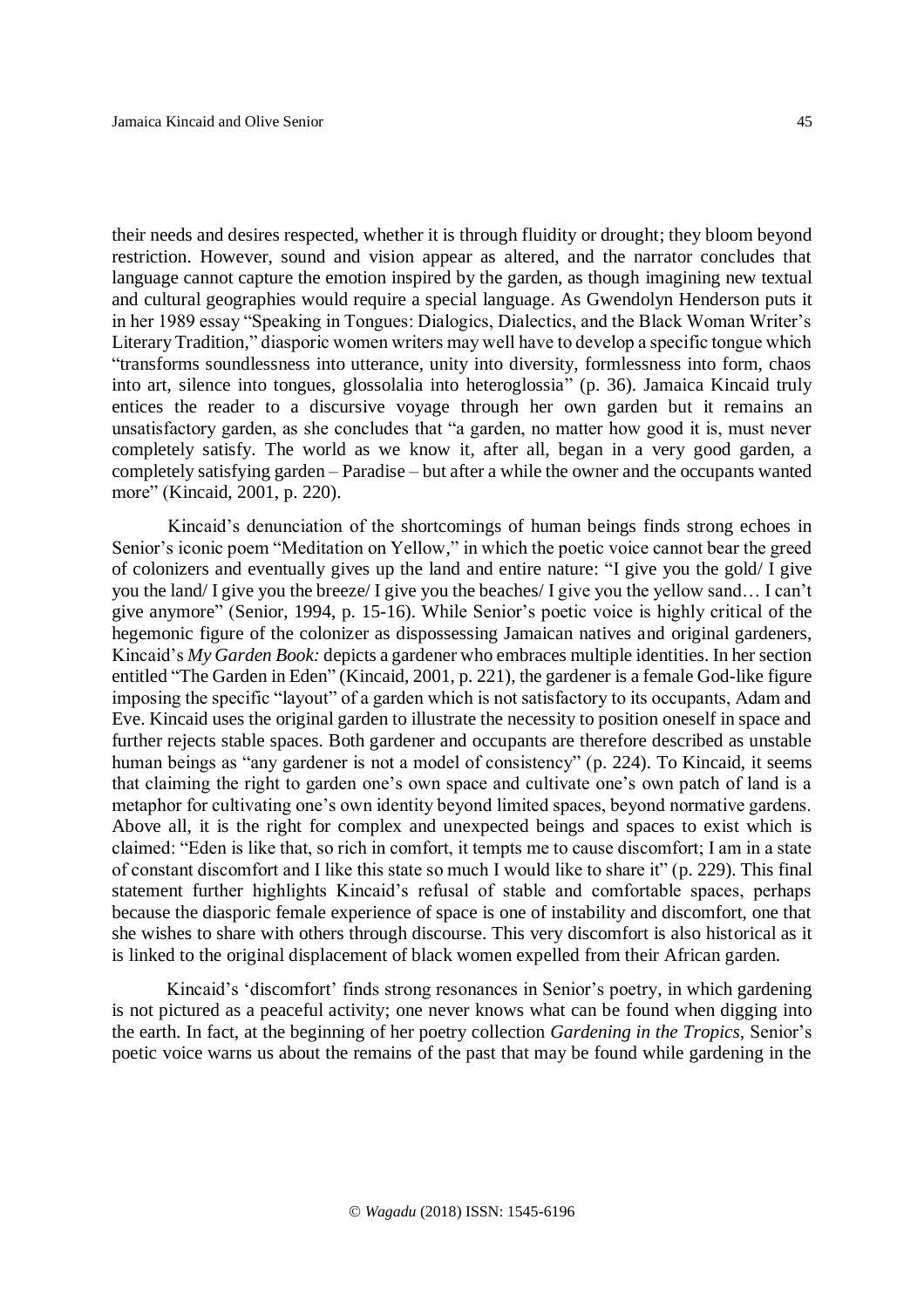tropics: "Gardening in the Tropics, you never know what you'll turn up. Quite often, bones" (p. 85). Senior's poetic language is reminiscent of Edouard Glissant's "language of landscape" (1989, p. 145), as the Caribbean flora is constantly personified through the device known as pathetic fallacy. A mixture of Jamaican Patois and Standard English, Senior's *Gardening in the Tropics* epitomizes the author's hybrid language and counter-exotic meditation on landscape. In these collections, the Caribbean flora is personified through her multiple pigments, her capacity to resist, to reproduce and cross-fertilize under all circumstances. Just as in Kincaid's *My Garden Book:*, Senior's re-envisioning of the land is not static, as her symbolism is often ambivalent. In the poem "Plants," the poetic voice portrays plants as "deceptive" and personifies them as invaders and conquerors of space. The five opening stanzas develop a depiction of the plants which reads as an allegory of colonialism through adjectives such as "exhibitionist," "prolific," "imperialistic," "invasive," "explosive," or through the use of present participles like "clinging," "anchoring," or "colonizing" (p. 63). However, Senior does not limit herself to the classic colonial imagery, but rather invites her reader to go beyond apparent meaning and consider a different form of colonisation, one that no human being can control:

Maybe you haven't quite taken in the colonizing ambitions of hitchhiking burrs on your sweater, surf-riding nuts bobbing on ocean, parachuting seeds and other

airborne traffic dropping in … (p. 63).

The above stanza suddenly opens a different perspective as it suggests the unavoidable fecundity of plants through the motif of the seed ('burrs,' 'nuts,' 'seeds'), as well as through the semantic field of motion and displacement, which is omnipresent in the poem: 'running around,' 'dispersal,' 'hitchhiking,' 'surf-riding,' 'parachuting,' 'dropping in' (p. 63). The choice of verbs further denotes the author's wish to cover every possible type of transportation including land, air or water transport, as if to force the reader to consider the global nature of the seed. The seed then becomes a natural coloniser that no one can prevent from reproducing itself in any time and space, and in this respect, perhaps Senior's poetic vision of the seed may appear to embrace her representation of the native people of Jamaica, the Taìnos. Despite historical extermination and brutal colonisation, the Taìno people and, by extension local Jamaicans, are subtly allegorised as constantly moving, thus reproducing and flowering. The many occurrences of the word "seed" in the poem come to underline the importance of the process of reproduction, regeneration and cross-pollination.

… And what about those special agents called flowers? Dressed, perfumed, and made-up for romancing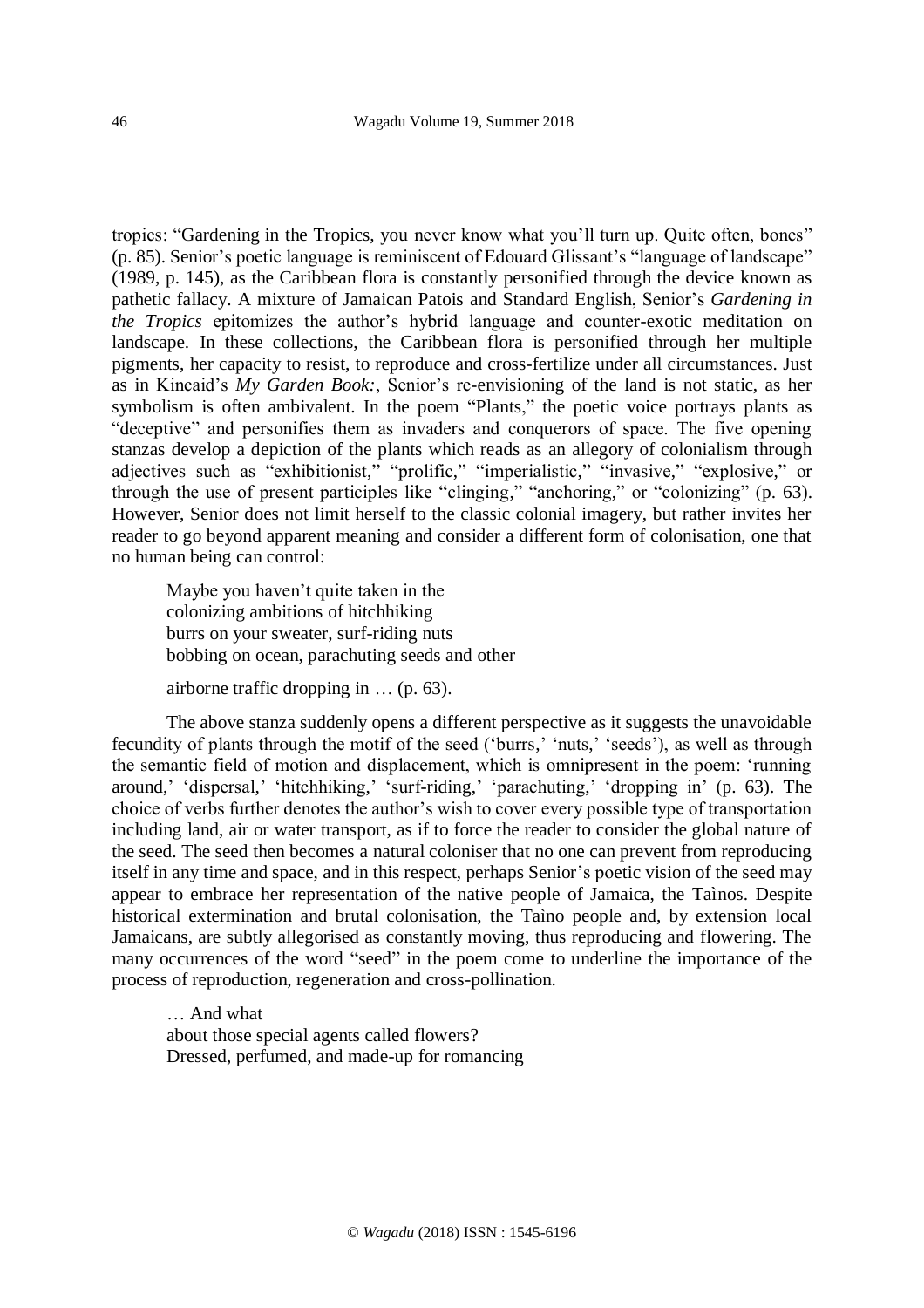insects, bats, birds, bees, even you –

don't deny it, my dear, I've seen you sniff and exclaim. Believe me, Innocent, that sweet fruit, that berry is nothing more than ovary, the instrument to seduce you into scattering plant progeny. Part of a vast cosmic program that once set in motion cannot be undone though we become plant food and earth wind down.

They'll outlast us, they were always there … (pp. 63-64)

The assonances in [i] reinforce the link between the 'berry' fruit and the 'ovary,' the female reproductive organ; 'berry' and 'ovary' not only rhyme, but also establish a link with the planted grain, and notions of fecundity, fertility and maternity. The berry imagery also has historical resonances with Christopher Columbus's first exchange with the Taìnos and the Shakespearian scene between Prospero and Caliban where the first offers the latter "water with berries" in order to win his help. Barbadian author George Lamming's novel *Water with Berries* (1971) rewrites the colonial encounter and refers to this scene in Shakespeare's *The Tempest*, where Caliban rebels against Prospero. <sup>1</sup> The word 'berry' designates a fleshy fruit producing many seeds and as a suffix, it has given birth to a variety of names of fruit. Senior's focus on the berry certainly denotes her wish to enhance the power of hybridization of the berry/ovary and the cultural process of multiplying and grafting objects/subjects onto the same root. In the last line quoted above ('They'll outlast us, they were always there'), the reader is reminded of the eternal nature of plants and vegetation, which will always precede humanity and resist through the power of their seeds, hence through the continuous pollination process.

The significance of the seed is surely an omnipresent motif in Kincaid's *My Garden Book:*, from the very start when she mentions that her husband's gift for Mother's Day included some flower seeds that she immediately planted in a patch of land that had never been cultivated, but "nothing grew, the ground was improperly prepared, it was in the shade of a big oak tree and a big maple tree" (Kincaid, 2001, p. 4). The oak tree and the maple tree seem to be personified as vegetal hegemonies in Kincaid's text, these two trees whose resistance has prevented her first seeds from growing. In Senior's poetry, the embodiment of resistance is found within Jamaican biodiversity as the immutability of a number of natural elements of the Caribbean flora is emphasised. For instance, the bamboo becomes a symbol for resistance and immortality, perhaps a reference to history, memory and generational transfer. As for the pineapple and the papaya, they both represent potential dangers. Apparently welcoming, juicy and sweet, the eyes of the pineapple are actually spying; this is perhaps another reference to traditional Caribbean societies, where young women are constantly watched and expected to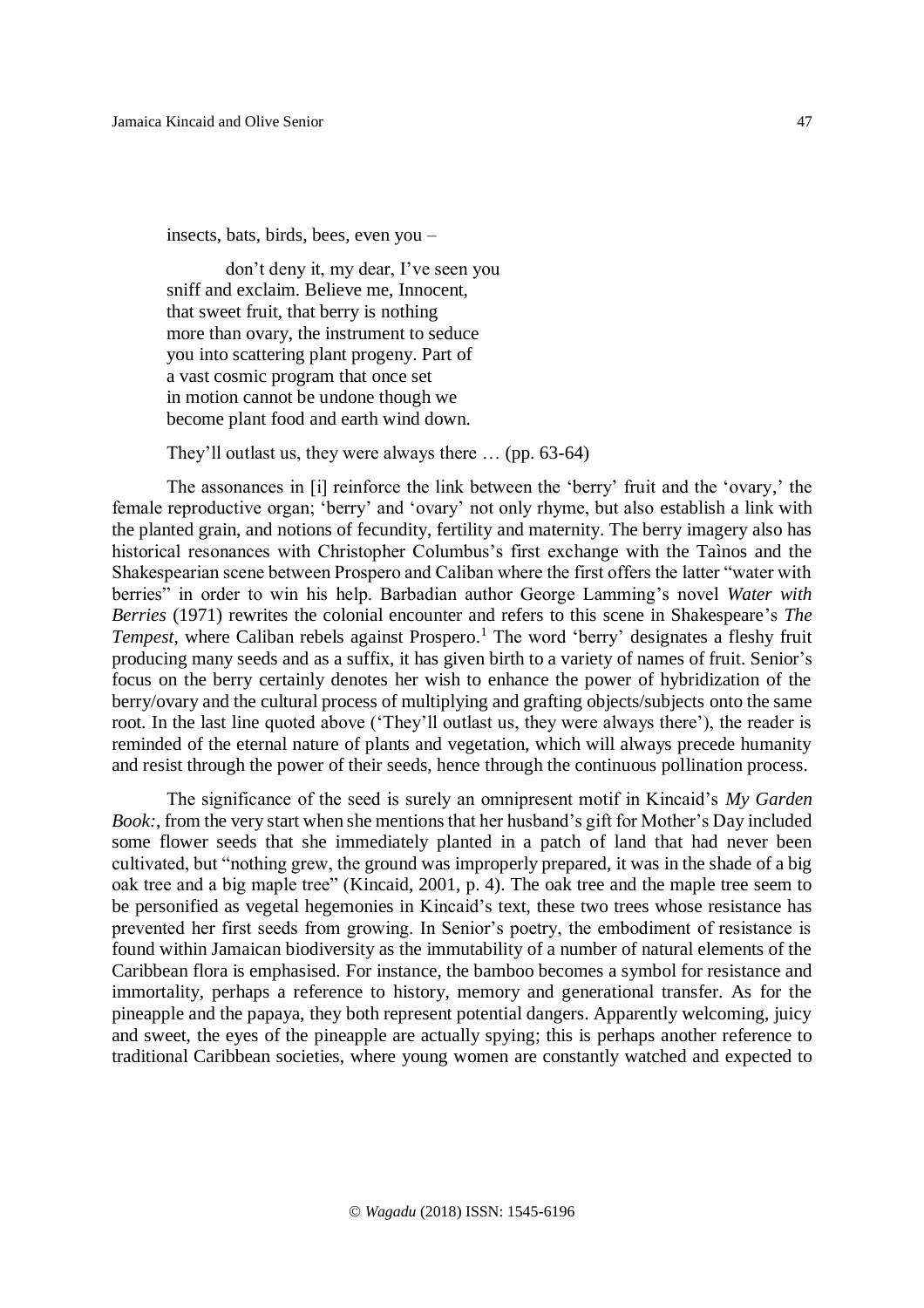behave in certain ways, echoing Kincaid's authoritarian mother figure. In the diasporic context, the pineapple may also be the allegory of North American societies where Kincaid and Senior have relocated, both welcoming and threatening, both regenerative and oppressive.

Contrasting with the resistant natural elements, Senior's poem "Discovery" depicts a fragile landscape through the imagery of the mangrove swamp, which constitutes a fertile tropical habitat sheltering a number of species in its breast:

Always

Like the futile march of crab-armies From mangrove fortress to the beach Always Like the palm-fringe waiting to be breached

Already I know, the moment you land I become islanded

In the shadows of the rain forest I wait in submission

Amidst the trembling of the leaves I practice hesitant discourse

Always my impenetrable heart. (Senior, 2005, p. 44)

The homophony of the words 'breach' and 'beach' reflects the fragility and fragmentation of a feminized landscape and the sea. The mangrove and the river are linked throughout this process of fragmentation. Caribbean space is depicted as fragile in Senior's poetry in which the land is fragmented and is still being deflowered by neo-colonisation. The rape of the land is compared to the deflowering of the female body, thus resonating with an ecofeminist poetics. Often revealing a certain feminisation of the land, Senior's poetry exploits the 'I/(s)land' imagery to link the shaping of Caribbean landscapes to the construction of the physical and discursive body/self. The female characters that Senior depicts in her poetry as well as in her prose often blend into the Caribbean landscapes and despite the hardships of life, they demonstrate great capacities for resistance and self-recreation. Senior's "Discovery" betrays normative expectations as it announces the degradation of the land through processes of colonisation and tourist activities. Mocking the tourist who comes to visit the island, the poet ironically points out the fleeting effects produced by Jamaican landscapes. She overtly criticises tourism as a neo-colonial enterprise through the poetic voice's ironically inviting the tourist to enjoy for the very last time the beauty and virginity of rivers, mountains and seas,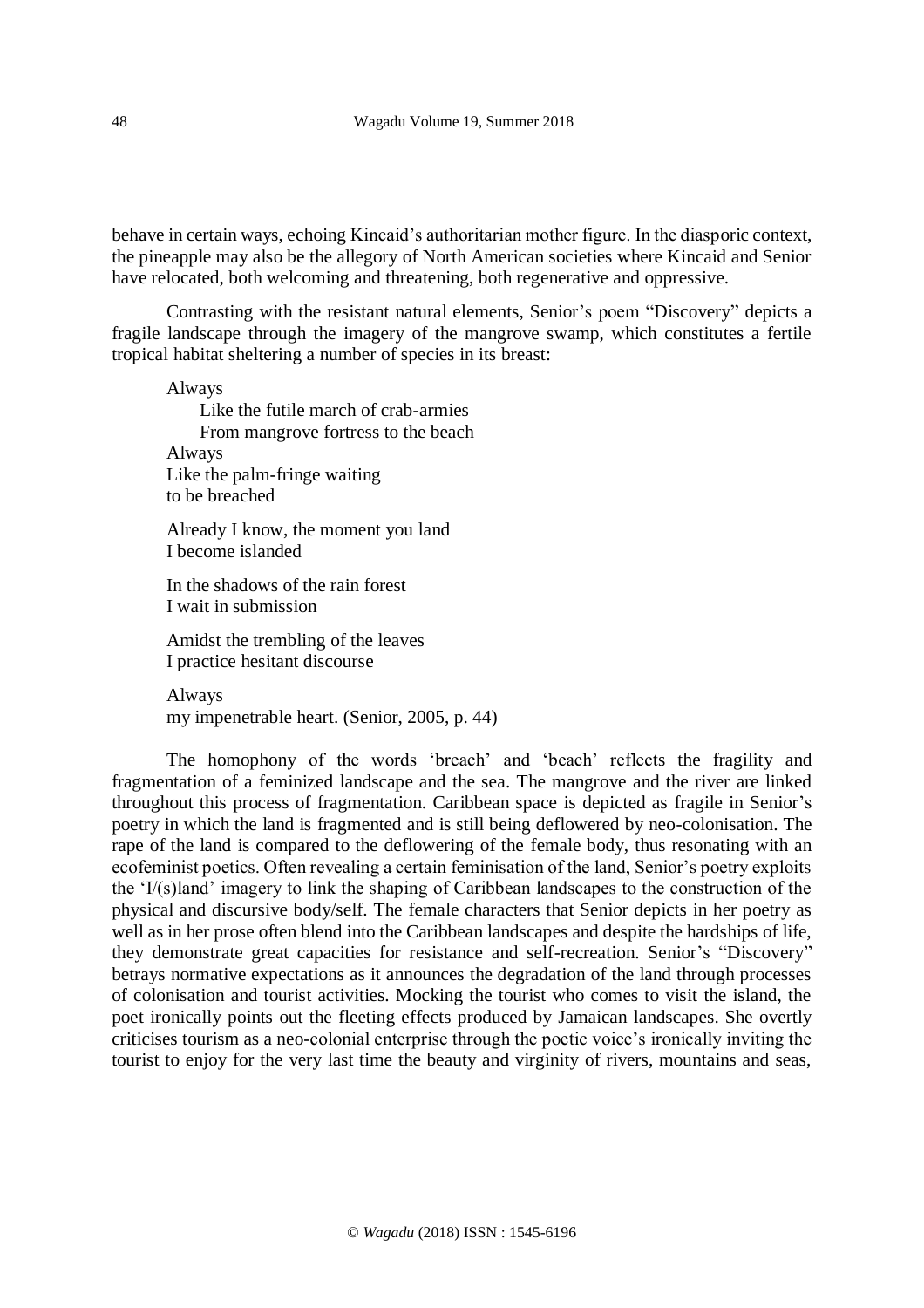before they are invaded and degraded by the excesses of modern progress. To Senior, identities appear to grow as plants, that is to say that even though they are damaged, the roots remain and can be grafted, replanted, and fertilized into a transcultural being; this suggests the immortality of African Caribbean memories and identities. Through Senior's verses, the planted seed becomes the symbol of spatial invasion and of transplantation, and its hybrid crop comes to feed the memory of the Caribbean people and contribute to the pollination of the text. Senior's landscapes are at times connected and at others detached, they symbolise the diasporic identities that transcend national barriers and promote a transnational conception of spaces made of fragments of cultures and discontinued histories. As Stuart Hall explains, "identity is formed at the unstable point where the 'unspeakable' stories of subjectivity meet the narratives of history, of a culture" (1996, p. 115).

Gardening through history occurs within a non-linear time, which allows the Caribbean subject to start anew and transcend space and time, as St Lucian poet and Nobel laureate Derek Walcott puts it: "The Caribbean sensibility is not marinated in the past. It is not exhausted. It is new. But it is its complexity, not its historically explained simplicities, which is new" (p. 124). Kincaid's work is an embodiment of this constant renewal, as she explores these historical complexities, remaps new spaces that are expandable and non-linear. To Jamaica Kincaid, the garden is a fluid space which is "so bound up with words about the garden, with words themselves, that any set idea of the garden, any set picture, is a provocation to [her]" (Kincaid, 2001, p. 7). As a matter of fact, both Senior and Kincaid see the garden space as one that allows fluidity and transcends preconceived definitions of the self. To these two diasporic Caribbean writers, recreating and reimagining the land entails the creation of specific discursive and poetic environments where natural and transcultural elements are in constant dialogue and in communion with the diasporic mind. Kincaid and Senior use the garden imagery to enhance the existence of boundless cultures and alternative conceptions of history, space and identity. Through their specific representations of the garden, Kincaid and Senior express their need to cultivate new female identities and allow the growth and fertilization of new cultures. In Stuart Hall's words, "diaspora identities are those which are constantly producing and reproducing themselves anew, through transformation and difference" (Hall and du Gay, 1996b, p. 436), and the two authors' discursive gardening through history emphasizes their interest in the mystery of identity construction, in defining who they are. Their writings foreground the very complexity of diasporic female subjectivities that are situated at the very heart of their transcultural and borderless gardens.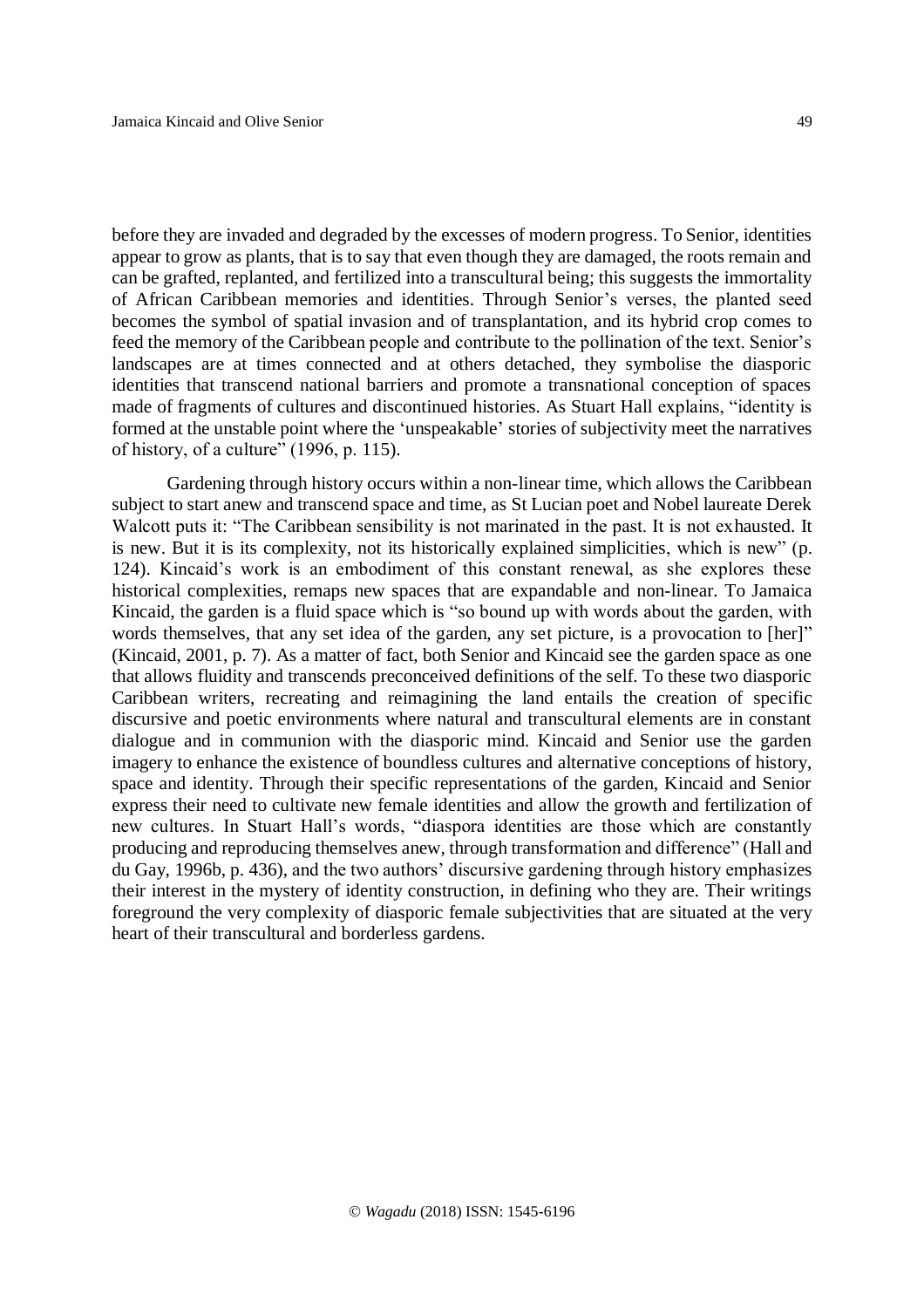#### **WORKS CITED**

- Bell, Vera. "Ancestor on the Auction Block." 1948. *The Oxford Book of Caribbean Verse*, edited by Stewart Brown and Mark McWatt, 2005, pp. 28-29.
- Deleuze, Gilles, and Félix Guattari. *A Thousand Plateaus: Capitalism and Schizophrenia.* Volume 2. 1980. Trans. Brian Massumi. London and New York: Continuum, 2004.
- Deloughrey, Elizabeth M. *Routes and Roots: Navigating Caribbean and Pacific Island Literatures*. Honolulu: University of Hawaii Press, 2007.
- Depestre, René. *Alleluia pour une femme-jardin: récits d'amour solaire.* Montréal: Éditions Leméac, 1973.
- Glissant, Edouard. *Caribbean Discourse: Selected Essays*, trans. J. Michael Dash. Charlottesville: University Press of Virginia, 1989.
- \_\_\_\_. *Poetics of Relation*. Trans. Betsy Wing. Ann Harbor: University of Michigan Press, 1997.
- Hall, Stuart, "Minimal Selves." *Black British Cultural Studies*. Eds A. H. Baker, M. Diawara and R. H. Lindeborg. Chicago: University of Chicago Press, 1996a, pp. 114-119.
- Hall, Stuart and Paul du Gay, eds. *Questions of Cultural Identity.* London: Sage Publications, 1996.
- Heller, Ben. "Landscape, Femininity and Caribbean Discourse." *MLN* 111.2 (1996): 391-416.
- Henderson, Gwendolyn Mae. "Speaking in Tongues: Dialogics, Dialectics and the Black Woman Writer's Literary Tradition." *Colonial Discourse and Post-Colonial Theory: A Reader*. Eds. Patrick Williams and Laura Chrisman. New York: Columbia University Press, 1994, pp. 257- 267.
- Kincaid, Jamaica. *A Small Place.* New York: Farrar, Straus and Giroux, 1988.
- \_\_\_\_. "Girl." *At the Bottom of the River.* New York: Farrar, Straus and Girroux, 1983.
- \_\_\_\_. *My Garden (Book):*. 1999. New York: Farrar, Straus and Girroux, 2001.
- Lamming, Georges. *Water with Berries.* Kingston: Longman Caribbean, 1971.
- Senior, Olive. *Gardening in the Tropics*. Toronto: Insomniac Press, 1994.
- \_\_\_\_. "Discovery," *Over the Roofs of the World.* Toronto: Insomniac Press, 2005.
- Shakespeare, William. *The Tempest.* London: Macmillan and Co, 1863.
- Walcott, Derek. "What the Twilight Says: an Overture." *Dream on Monkey Mountain and Other Plays.*  New York: Farrar, Straus and Giroux, 1970, pp. 3-40.